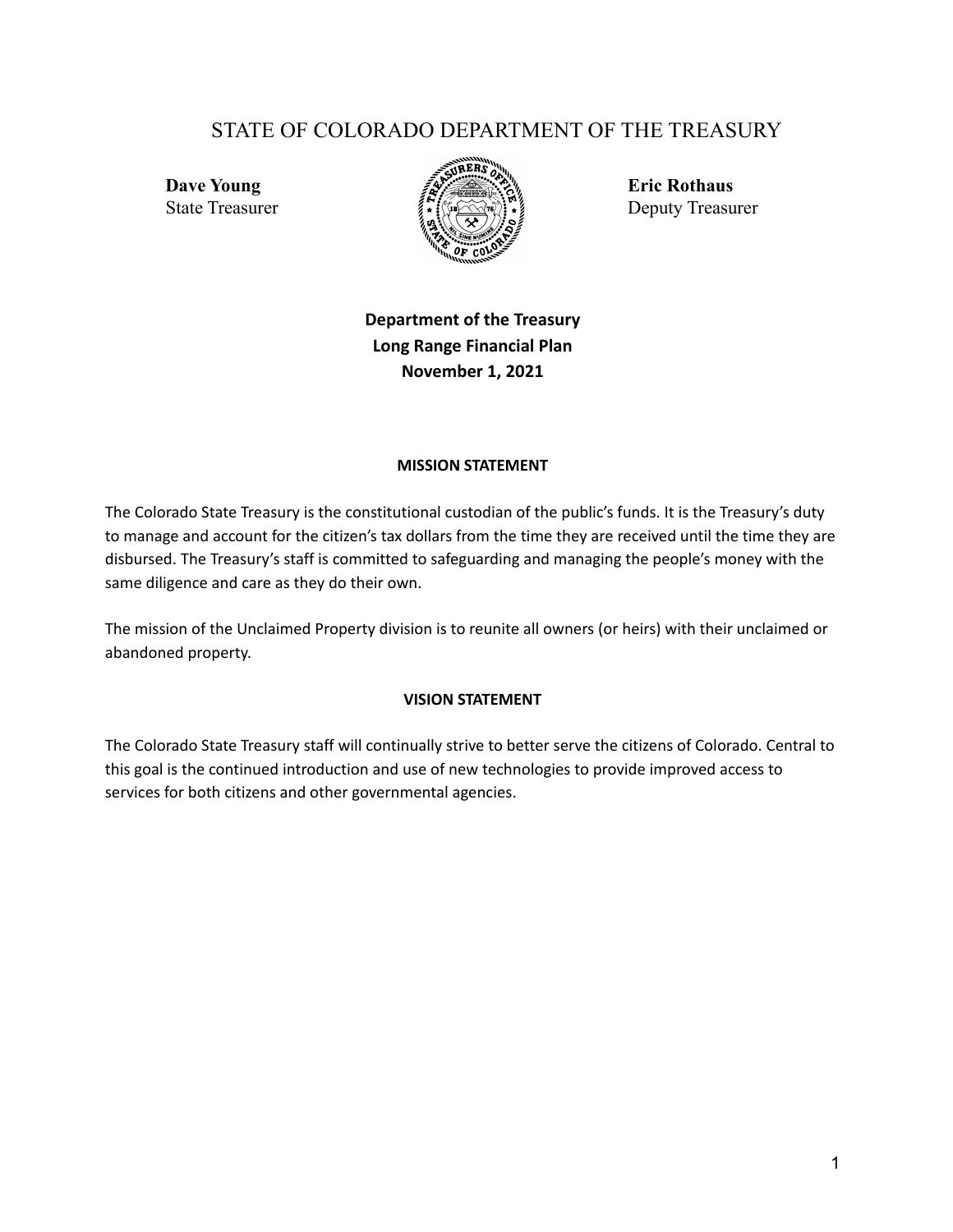# **MAJOR FUNCTIONS OF THE TREASURY DEPARTMENT**

The Treasury Department is organized into five distinct divisions: Administration (encompassing Accounting, Cash Management and Banking, Investments, Debt Management), CLIMBER, Secure Savings, Unclaimed Property, and Special Purpose.

The State Treasurer and his staff serve Colorado's citizens by providing banking and investment services for all funds deposited with the state treasury. As funds are deposited, they are invested in statutorily authorized investments. Simultaneously, the Treasury ensures that sufficient funds are maintained in cash accounts to meet the State's daily cash needs. Income earned on investments augments the State's revenues from taxes and fees and decreases the tax burden on Colorado's citizens.

The Department provides debt management services on behalf of the State, pursuing low interest financing to keep costs low. The Department oversees the Unclaimed Property program, returning millions of dollars every year to its rightful owners across the state.

In addition, the Department works closely with appointed boards to execute new programs, CLIMBER designed to aid small businesses impacted by the pandemic - and Secure Savings - the creation of a portable retirement savings plan for Coloradans who don't currently have access to such a plan.

# **Administration**

# *Accounting*

On a daily basis, the accounting division records and reconciles the funds that flow into and out of the State's operating account. The section also manages the disbursement of flow-through funds such as the Highway Users Tax Fund apportionment, Minerals Management funds, and miscellaneous federal funds. Within the Treasury, the accounting staff has significant additional responsibilities. These include:

- Calculation and allocation of monthly investment earnings to funds eligible to earn interest
- Daily reconciliation of the database of the State's investments
- Accounting for and distributing the payments received by the State under the Master Tobacco Settlement Agreement and the Tobacco Tax monies collected under Amendment 35
- Preparing and managing cash flow estimates for the disclosures required for the State's annual Tax and Revenue Anticipation Notes
- Managing the Property Tax Deferral Program for Seniors and Active Military Personnel
- Calculating and disbursing payments for the Senior Citizen and Disabled Veteran Property Tax Exemption Program
- Issuing cash flow notes on behalf of those school districts participating in the State's interest-free school loan program, including ongoing monitoring of actual vs. projected cash flow information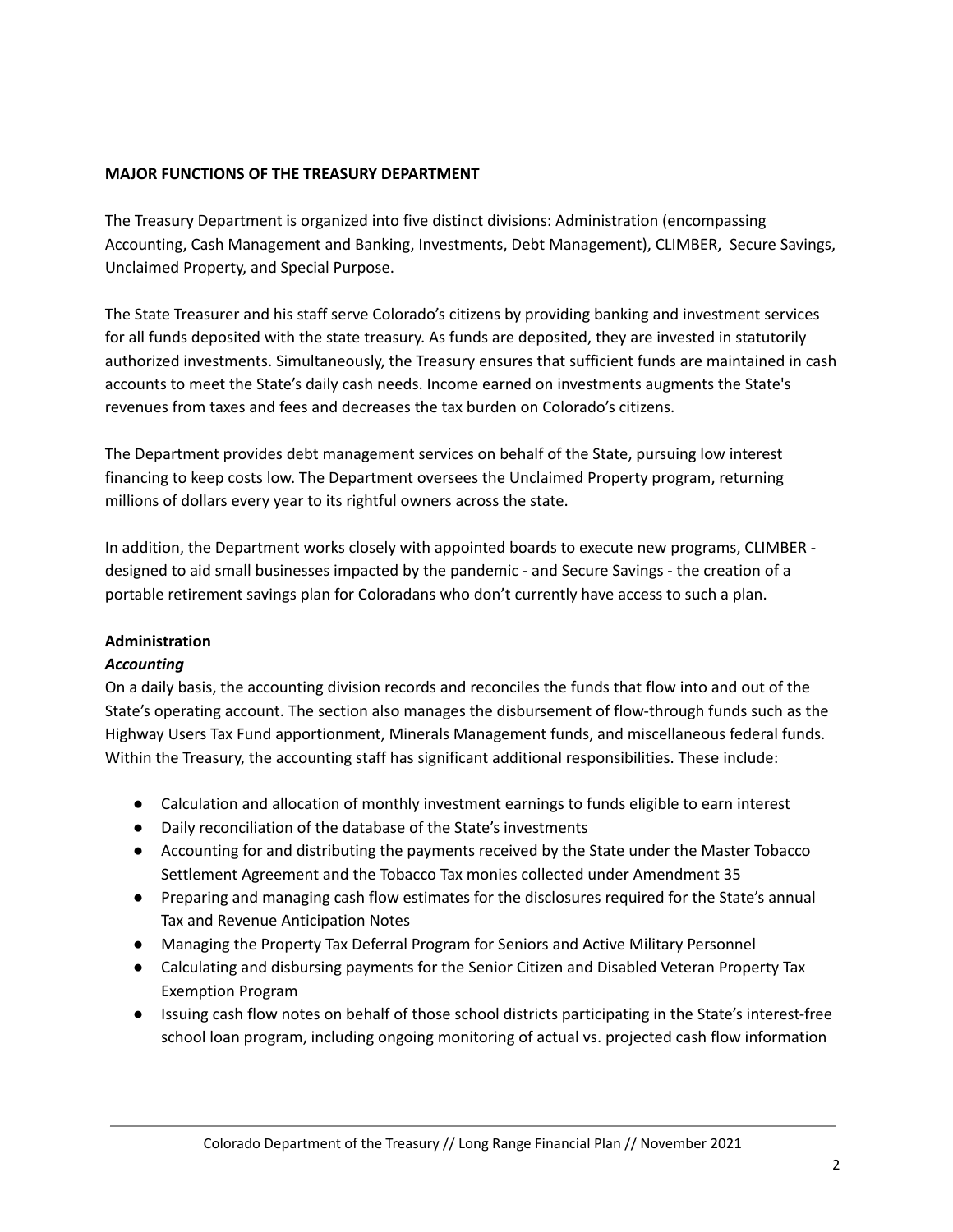- Administering the K-12 school district intercept program and the higher education intercept program
- Administering the Charter School Intercept and Moral Obligation Credit Enhancement Program
- Accounting for the investment of custodial funds from state-issued Certificates of Participation and Enterprise Revenue Bonds

The accounting division also provides cashier services for the State. Cashiers are responsible for daily tracking of all cash receipts, monitoring deposits made by sibling agencies in the State's operating account, updating the State's bank balances over the course of each day, and initiating electronic transfers from the State to recipients of state and fiduciary funds. Finally, the Accounting division manages the department's internal administrative functions such as budgeting, personnel, payroll, accounts payable, and purchasing. Treasury does not currently have a dedicated IT staff member; and, therefore, has an agreement with the Governor's Office of Information Technology to host Treasury's server and to provide desktop support.

# *Cash Management and Banking*

Treasury's Banking Relationship Manager manages the State's banking service agreements. The State currently maintains agreements with four primary banks:

1) Keybank provides lockbox services for various State agencies including: the Department of Natural Resources (Parks and Wildlife), the Department of Labor and Employment, the Department of Health Care Policy and Financing, and the Department of Regulatory Agencies (Division of Insurance);

2) Wells Fargo maintains the State's operating and payables accounts, as well as transactional accounts in remote areas of the State from which deposits are regularly swept to the main operating account; in addition, this financial institution provides custody and safekeeping services;

3) US Bank provides debit card and direct deposit services to the State's unemployed citizens through the Department of Labor and Employment;

4) JP Morgan Chase provides online payment services for the Department of Revenue for tax payments and the Department of Labor and Employment for collection of unemployment insurance payments.

On-going banking efforts include ensuring effective bank services and controls for State agencies, evaluating technological changes to reduce cost and increase efficiency, closing unused or redundant bank accounts, opening new accounts or cash management services for State agencies, and assisting with the resolution of any concerns or problems between State agencies and the banks.

The Banking Relationship Manager is the State's administrator for the Cash Management Improvement Act (CMIA) agreement with the Federal Government. CMIA regulates the transfer of federal grant funds among Federal and State agencies. CMIA regulations require State agencies to request reimbursement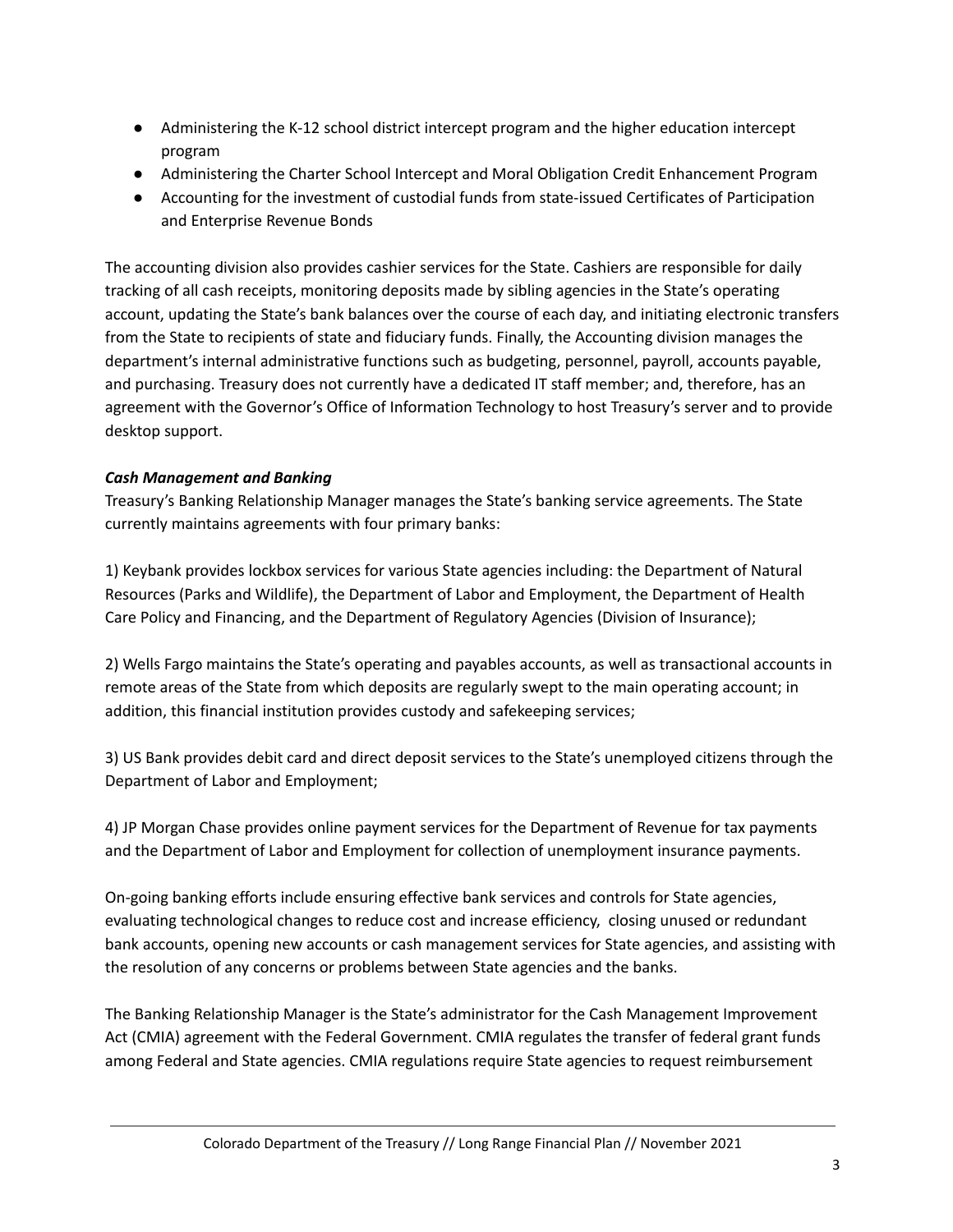from federal agencies for grant disbursements following a process that minimizes bank balances, avoids negative balances, and eliminates interest earnings. Excess or deficit interest earnings, if any, are calculated each year and paid by the entity with the liability. The Cash Manager manages the CMIA agreement on behalf of State agencies and is the primary contact for the Federal Management Service. Pursuant to federal regulations, Treasury identifies grants to be included in the agreement (those in excess of \$103 million) and calculates State disbursement patterns that are the basis of the reimbursement schedules. Treasury negotiates the annual agreement and prepares the annual report of excess or deficit interest earnings.

## *Debt Management*

The Treasurer's Office assumed the responsibilities of managing the State's financial obligations after enactment of Senate Bill 12-150. In this role, Treasury continually analyzes the State's outstanding financial obligations to identify refinancing opportunities in order to produce both present value and cash flow savings for the State.

Additionally, financial obligations have numerous annual post-issuance compliance measures required by both the Securities Exchange Commission (SEC) and the Internal Revenue Service (IRS). Treasury's analysis of these measures lead to an overhaul of the State's post-issuance compliance procedures required by the SEC and the IRS, implementing new procedures and processes to bring the State into 100% compliance.

### *Short-term Note Issuance*

Due to the highly irregular flows of revenues into the state, Treasury issues short term tax and revenue anticipation notes on behalf of the State. This financing provides funds to meet the State's liquidity needs in months when the State's general fund experiences a deficit. Interest on the notes and their costs of issuance are paid from investment earnings and premium. Notes were not issued in FY 2021-22 due to the State's positive cash position.

In July 2021, the Treasury issued the ETRANs 2021 Series A, \$370 million in short-term notes to fund cash flow shortages in school districts. In January 2022, an additional issuance of approximately \$400 million (2021 Series B) for this program will occur. Both sets of notes mature in June 2022; and, although the interest due on the notes is paid by the General Fund per statute, the repayment of the notes' principal is from the property tax collections of the participating local school districts. These notes also mature in June 2022.

#### *Higher Education Lease Purchase Agreements*

Section 23-1-106.3, CRS, enacted in 2008, authorizes the State Treasurer to execute lease purchase agreements on behalf of the State for capital projects at certain state-supported institutions of higher education. The legislation sets the term of maturity and maximum annual lease payment amounts. The repayment sources for these transactions are the General Fund and the Higher Education Federal Mineral Lease Revenues Fund created in § 23-19.9-102, CRS. \$230.8 million in Certificates of Participation (COPs)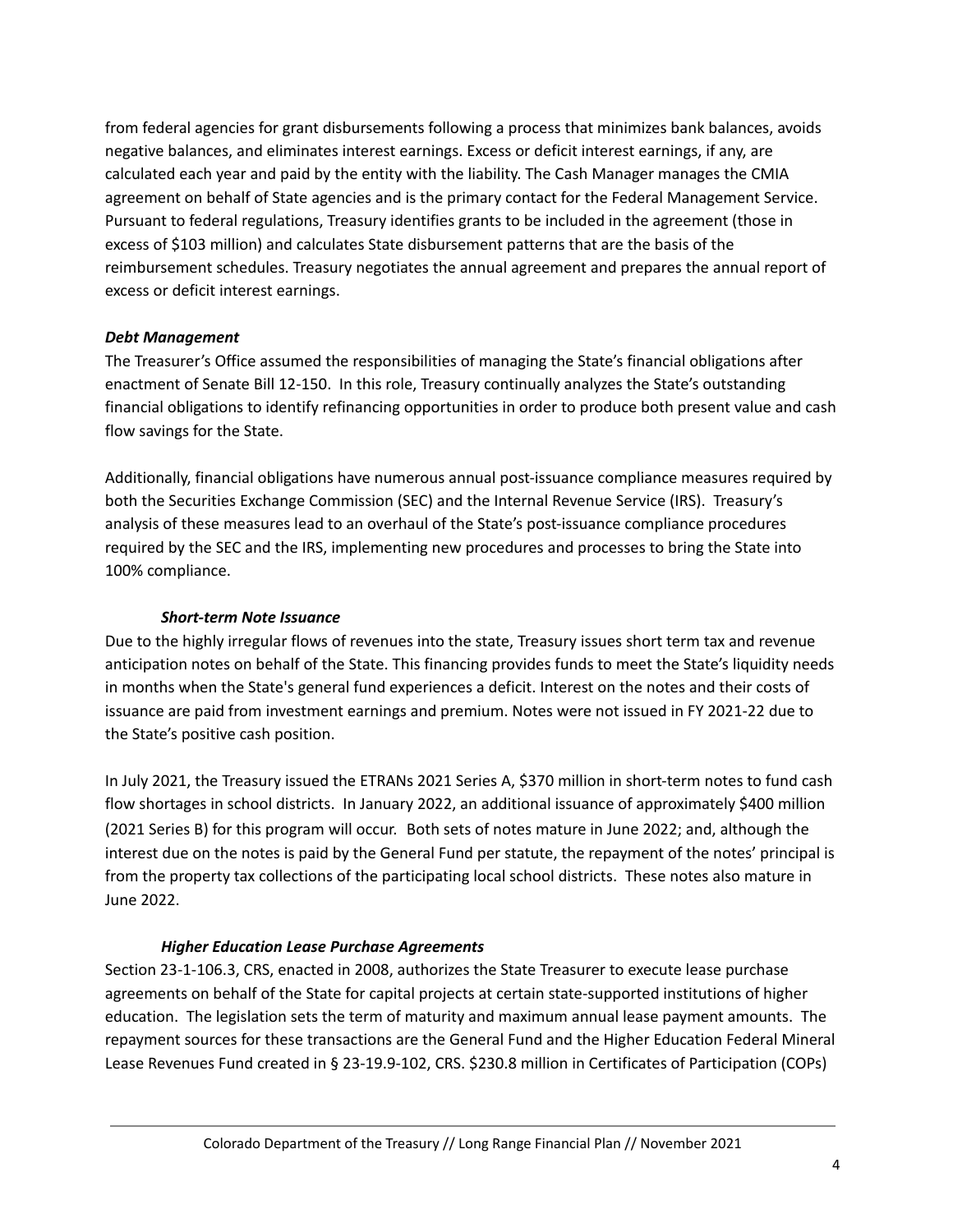were issued in 2008. The proceeds funded twelve projects. Unspent proceeds from these twelve projects then funded an additional eleven projects at higher education institutions in 2012.

A portion of the 2008 COPs were restructured to realize both budgetary and present value savings. \$35.9 million of refunding higher education Certificates of Participation were issued in December 2009, which saved the state \$12.8 million from FY 2009-10 through FY 2011-12. In November 2014, \$110.5 million of refunding higher education COPs were issued which saved the state nearly \$12 million over the life of the loan.

# *Colorado Department of Transportation Headquarters Series 2020 COP Refunding*

In August 2020, the State closed on a refinancing on behalf of the Colorado Department of Transportation (CDOT). \$19.05 million of COPs were issued, to refund and defease the Series 2016 CDOT COPs. This resulted in a present value savings of \$8.08 million on COP repayment, or 36.3%.

# *National Western Center 2020A (Tax Exempt) and Series 2020B (Taxable) COPs*

In October 2020, the state, using a tax exempt and taxable series, issued a par amount of \$112.895 million in COPs, pursuant to HB 15-1344, codified at § 21-31-901 – 905, CRS to finance certain facilities at the National Western Center in Denver, and at CSU's affiliated campuses. This was the second issuance related to the National Western Center, the first taking place in March 2018. The total par authorized by the legislation was \$250 million.

# *Building Excellent Schools Today (BEST) Lease Purchase Agreements*

Since its creation, the BEST program has awarded approximately \$2.5 billion in grants to more than 525 Colorado schools, improving health, safety and security for nearly 300,000 students. <sup>T</sup>he General Assembly created the BEST Act (§ 22-43.7-101, CRS, et seq.) in 2008. The legislation authorizes the State Treasurer to execute lease purchase agreements on behalf of the State for certain kindergarten through twelfth grade public school capital projects.

The Public School Capital Construction Assistance Board (CCAB) recommends projects to be funded through these lease purchase agreements. Annual maximum lease payments were \$20 million at the start of the program and have been continually adjusted upwards. The current maximum amount is \$110 million. The State is responsible for funding lease payments not to exceed half the total. School districts, charter schools or Boards of Cooperative Educational Services provide "matching" amounts to make any additional lease payments up to the total.

The Treasurer makes lease payments from the Public School Capital Construction Assistance Fund, which receives moneys from school trust lands, from the Colorado Lottery, and from retail marijuana excise tax. Bonds and COPs have been issued since 2009 in support of the program.

# *Colorado Higher Education COPs, Series 2020*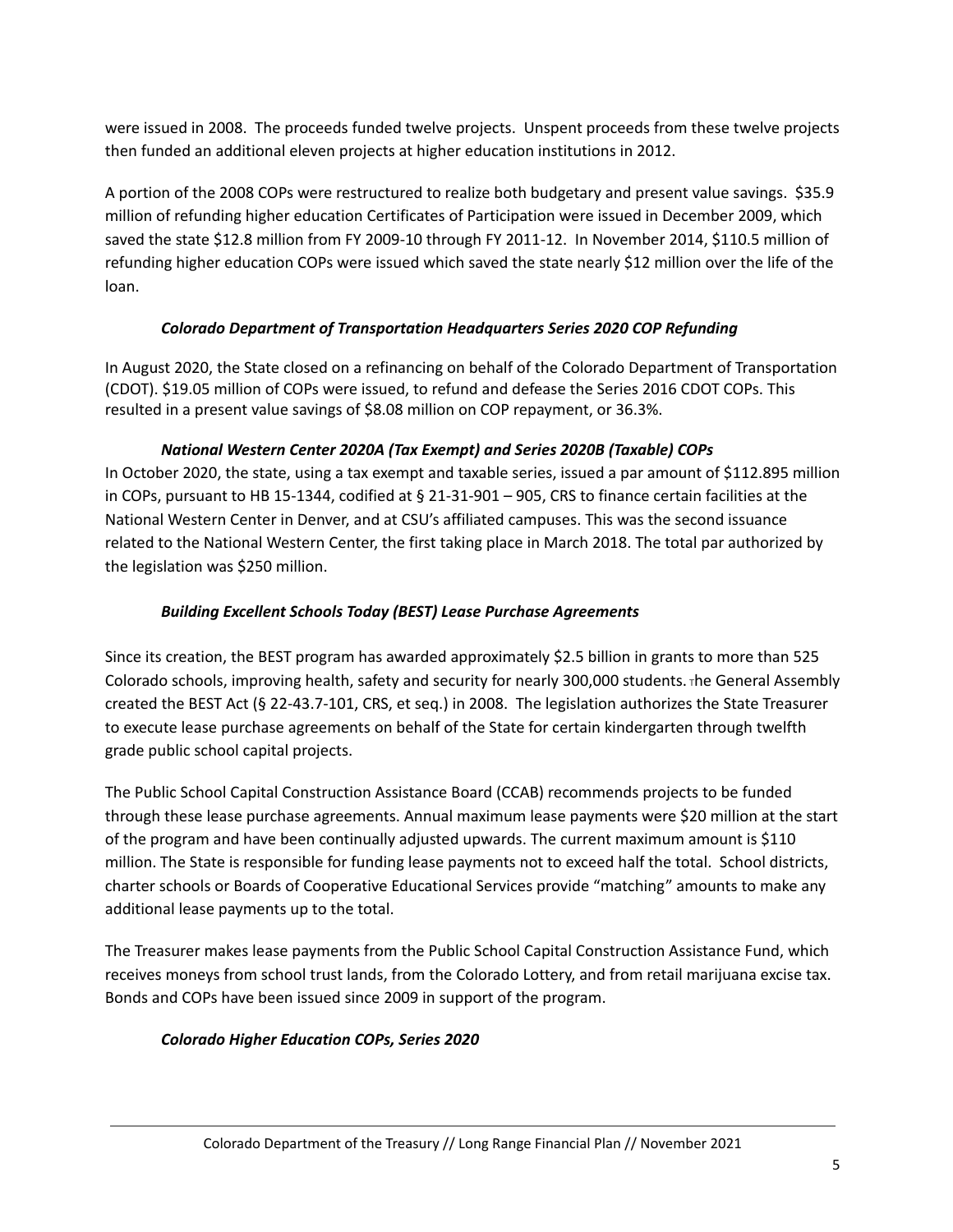In February 2021, the Department issued \$64.25 million par, with \$16.7 million in premium, pursuant to Senate Bill 20-219. Proceeds went to three higher education institutions, the University of Colorado (CU), Colorado State University (CSU), and Ft. Lewis College for specific projects, as well as to the state's capital construction fund. The state was able to take advantage of historically low interest rates, with the rate for the issuance at 1.84%.

# *SB17-267 Rural Colorado Certificates of Participation (COPs)*

The Department has issued three out of the four tranches of this four-year, \$2 billion program for the State's roads and highways. (See §§ 24-82-1301 – 1303, CRS). Each tranche is for \$500 million, though premium received due to a low interest rate environment has increased funds available to CDOT. The first tranche was issued in the fall of 2018, and additional tranches were issued in the spring of 2020 and 2021. A fourth tranche is anticipated being issued in Spring of 2022.

## **Investments**

The Investment Division actively manages distinct investment portfolios with the primary objectives of, in order of importance, legality, safety, liquidity and yield.

The Treasurer's Pooled Funds (TPOOL) provide state agencies with the liquidity of a money market fund while normally generating a higher yield than a typical money market fund. Most state funds, including the General Fund, are held in TPOOL. Ongoing statutory changes oblige many enterprises to remit their tax remittances to the Department of Revenue electronically. With electronic remittance, funds are processed more quickly, providing the investment officers with more accurate and timely cash balance information. This improved information allows the investment division to better invest the money on deposit with the Treasury while still maintaining sufficient liquidity to meet the State's obligations.

The performance goal in managing the Treasury operating fund (TPOOL) and the Unclaimed Property Tourism Promotion Trust Fund (UPTPTF) is to earn and distribute steady cash flows from interest income and realized capital gains by neutralizing realized gains and losses. The performance goal in investing a portion of the Public School Permanent Bond Fund (PSPF) is to maximize total return by neutralizing realized gains and losses and to provide steady cash flows as required.

The management of the TPOOL and UPTPTF portfolio programs are governed by the Investment Policy Statement (IPS) written under 24-36-113, CRS and approved by the State Treasurer. The management of the PSPF portfolio program is governed by a separate IPS under 22-41-102, CRS and approved by an independent Public School Fund Investment Board chaired by the State Treasurer. Each IPS is subject to annual reviews and revisions, subject to statutory changes as well as changes in investment market conditions. In addition to annual reviews and revisions of the IPS, the Investment Division also conducts quarterly, monthly, weekly and daily reviews of the investment programs under the IPS through regular formal weekly staff meetings and daily updates.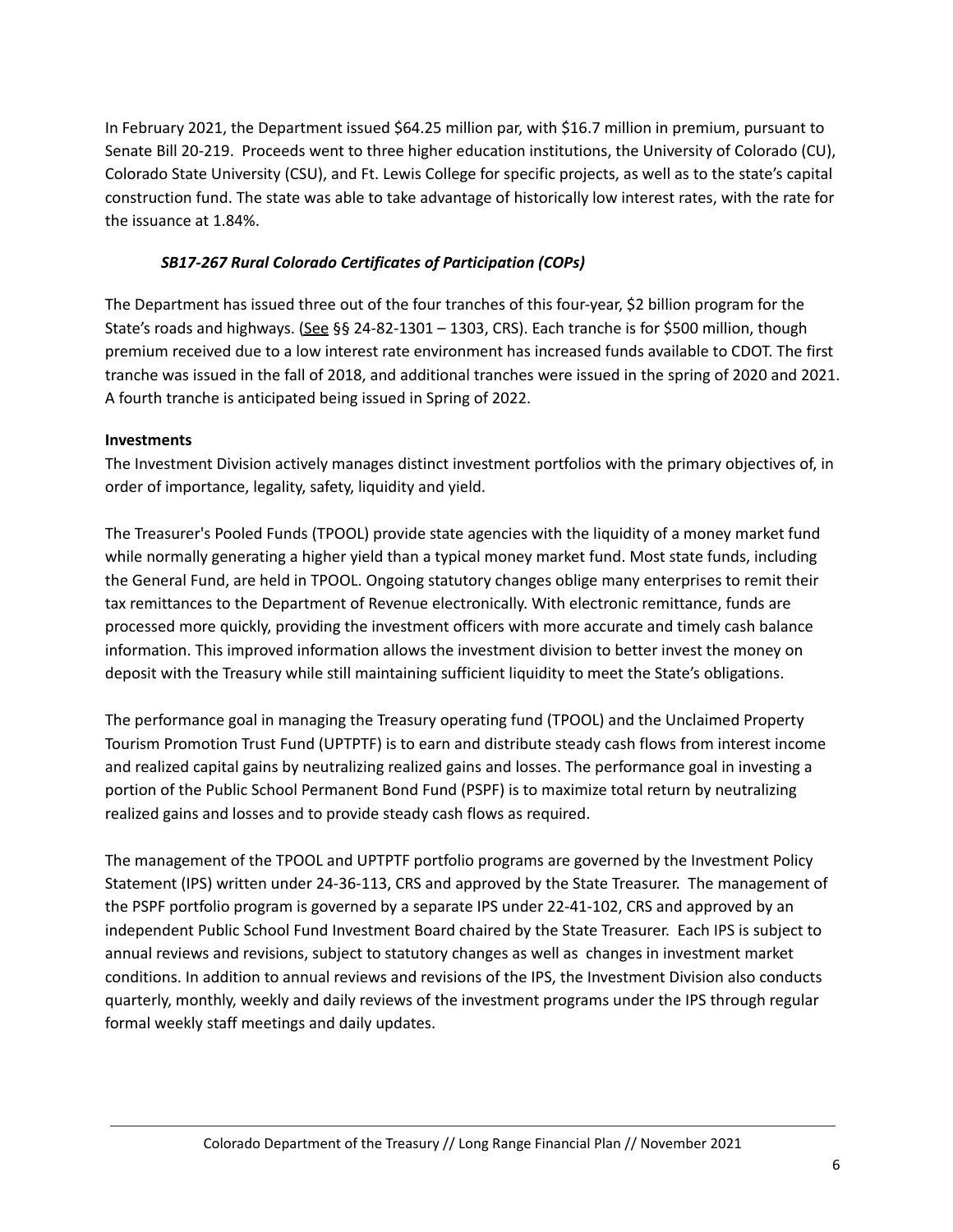The investment programs are managed by a staff of three led by the Chief Investment Officer with the assistance of two Investment Officers. All investment funds are managed internally. Investment responsibilities include portfolio construction and management of investments, spanning from maintaining overnight cash liquidity to investing up to 30 year maturities; executing/booking/settling buy/sell transactions by working with 26 approved national and international broker/dealers; and conducting investment research on multiple markets including: national/international global economic/investments in bonds, stocks, currencies, commodities; credit research on domestic and international borrowers across governments/agencies, corporations, residential/commercial mortgage-backed, asset-backed securities in over 50 high grade sectors to identify investment opportunities and actively manage investment programs to meet investment needs.

The Treasurer's Pooled Funds (TPOOL), formerly consisting of the TBOND and TCASH portfolios (which were consolidated in mid-2019 to better reflect a change in investment approach), provide state agencies with the liquidity of a money market fund while normally generating a higher yield than a typical money market fund. Most state funds, including the General Fund, are held in TPOOL.

The Public School Permanent Fund (PSPF) is a constitutionally mandated permanent trust. The principal of the Fund is made up of money earned from the sale or rental of lands and mineral royalties held in the school land trust (public schools land income). Both the principal and interest on this fund are exempt from the requirements of section 20 article X of the state constitution. A unique feature of this fund is that the General Assembly must make up any capital losses the Fund may suffer from the General Fund. To minimize the likelihood of such an event, the portfolio is actively structured to preserve principal and, only then, to maximize income.

In the 2016 legislative session, SB 16-035 created the Public School Fund Investment Board (PSFIB). The Board is made up of the Treasurer (Chair of the Board), three appointees by the Treasurer, and a final seat held by one of the Commissioners of the Colorado State Land Board. The bill was designed to enable the Public School Permanent Fund to be invested in assets in addition to fixed income assets. Allowed investments include equity mutual funds, equity-indexed funds, and other equity investments that do not represent an investment in an individual corporation. Pursuant to the Board's investment policy, Treasury manages a portion of the Fund's investments, the Market Duration Bond Portfolio.

The Unclaimed Property Tourism Promotion Trust Fund (UPTPTF) was created by § 38-13-801.5, CRS. The fund consists of all proceeds collected through the sale of securities in the custody of the State Treasurer as the administrator of Unclaimed Property. The principal of this fund is only to be expended to pay claims. Interest earned from the deposit and investment of the moneys is credited to the Colorado State Fair Authority Cash Fund, the Agriculture Management Fund, and the Colorado Travel and Tourism Promotion Fund. \$5.0 million of the UPTPTF is currently designated as a component of the State's Emergency Reserve.

A critical aspect of the daily functioning of the investment section is the use of an online data and analytical system (Bloomberg). The Bloomberg System assists the investment managers in identifying and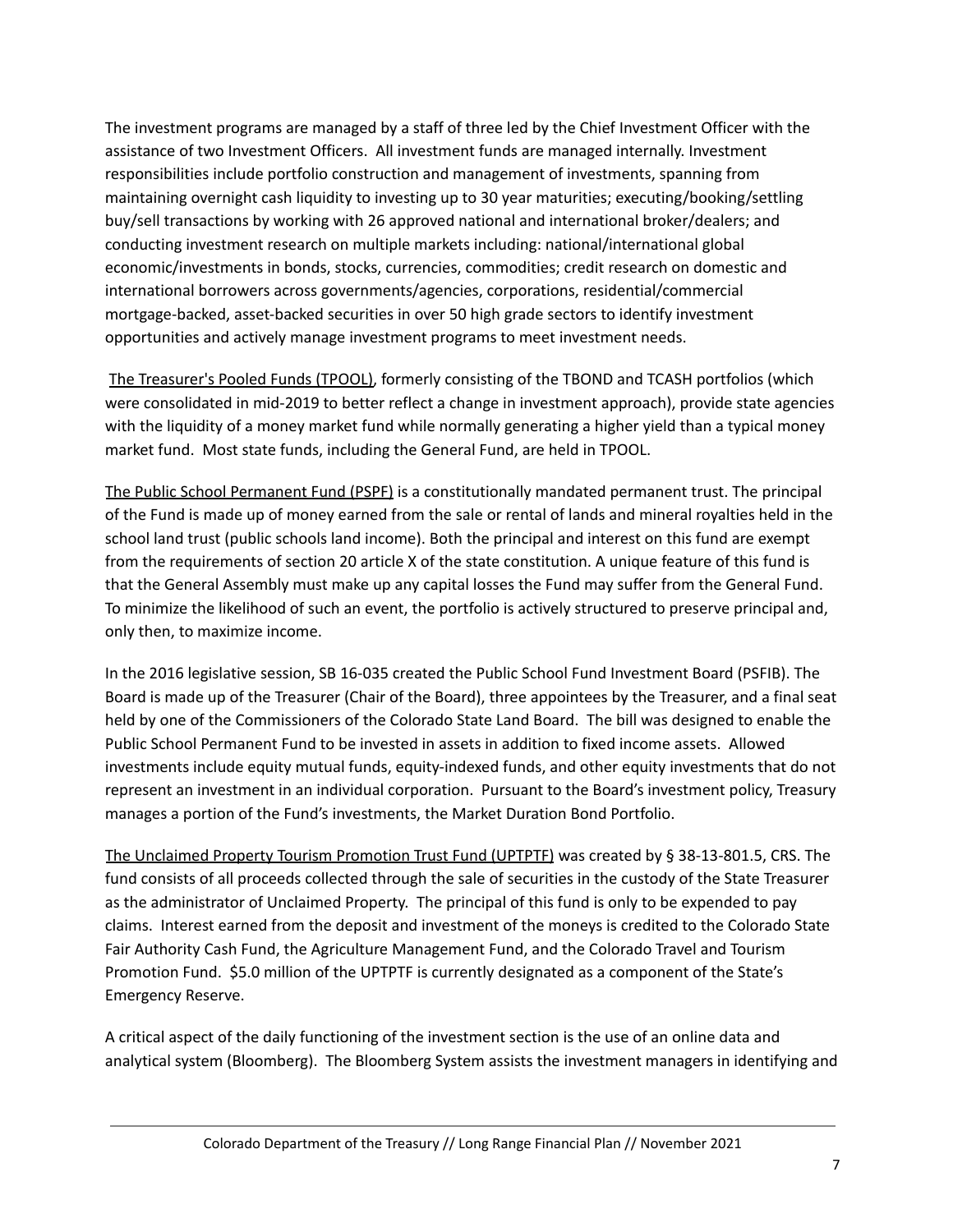analyzing specific investments for either purchase or sale. Absent access to the Bloomberg System and subscriptions to independent, third-party credit research services and an electronic trading system, the Investment section's capacity to meet its constitutional, statutory and policy objectives would be virtually impossible.

## **CLIMBER Loan Program**

The Colorado Loans for Increasing Main Street Business Economic Recovery Act, or CLIMBER Loan Program, leveraging up to \$250 million for loans for small businesses over the next two years is designed to preserve thousands of at-risk jobs across the State. CLIMBER was created by HB 20-1413, codified at §24-36-201, et seq., CRS. While federal resources have provided a much-needed lifeline for many Colorado businesses, the State anticipates that additional support is necessary for small businesses that have less capacity and fewer borrowing opportunities to weather the long-term effects of the downturn than medium to large sized businesses.

The CLIMBER fund provides low interest working capital loans – ranging in size from \$30,000 to \$500,000 – to Colorado small businesses with 5 - 99 employees that had a record of accomplishment of success prior to the pandemic. A five-member oversight board chaired by the State Treasurer manages the CLIMBER loan fund. The Director of the Minority Business Office in OEDIT is likewise a member specified in statute. The three other members of the Board are appointees of the Governor, the Senate President and the Speaker of the House, respectively. The CLIMBER oversight board has created policies and procedures to enable the program to meet its legislative goals of promoting economic recovery for the State, saving Colorado jobs and providing equitable access to capital across all 64 counties, recognizing that certain businesses and communities that have been historically underserved, disadvantaged and disproportionately impacted by the COVID-19 pandemic.

Funds come from the sale of insurance premium tax credits that mature at least five years after the date of issuance, thereby avoiding an immediate General Fund contribution or loss. The first tranche of fundraising includes six contributory institutions making up \$22.5 million. With the inclusion of the State's first loss capital of \$5.625 million, a total of \$28.125 million is available for the loan participation and direct lending capital tools. The Credit Enhancement tool provides 15-20% credit enhancement in the form of a loss reserve or cash collateral for CLIMBER loans enrolled by lenders across the state. Adding \$3 million provided for the Credit Enhancement tool leverages an additional potential of \$12 million from the various lenders borrowers can use, and brings a total first tranche of loanable funds to \$43.125 million. Presently, there are 13 lenders participating in the program; with \$7 million dollars of Direct Lender Capital (DLC) loans deployed to these institutions with an additional \$1.25 million lent directly to business.

# **Colorado Secure Savings Program**

In 2019, SB 19-173 created the Colorado Secure Savings Board in the Treasurer's Office to study the costs to the state of insufficient retirement savings and three approaches to increasing retirement savings in Colorado. The Board found that over 40% of Coloradans do not have access to retirement savings at work, and that a state-facilitated automatic enrollment individual retirement account program is the best option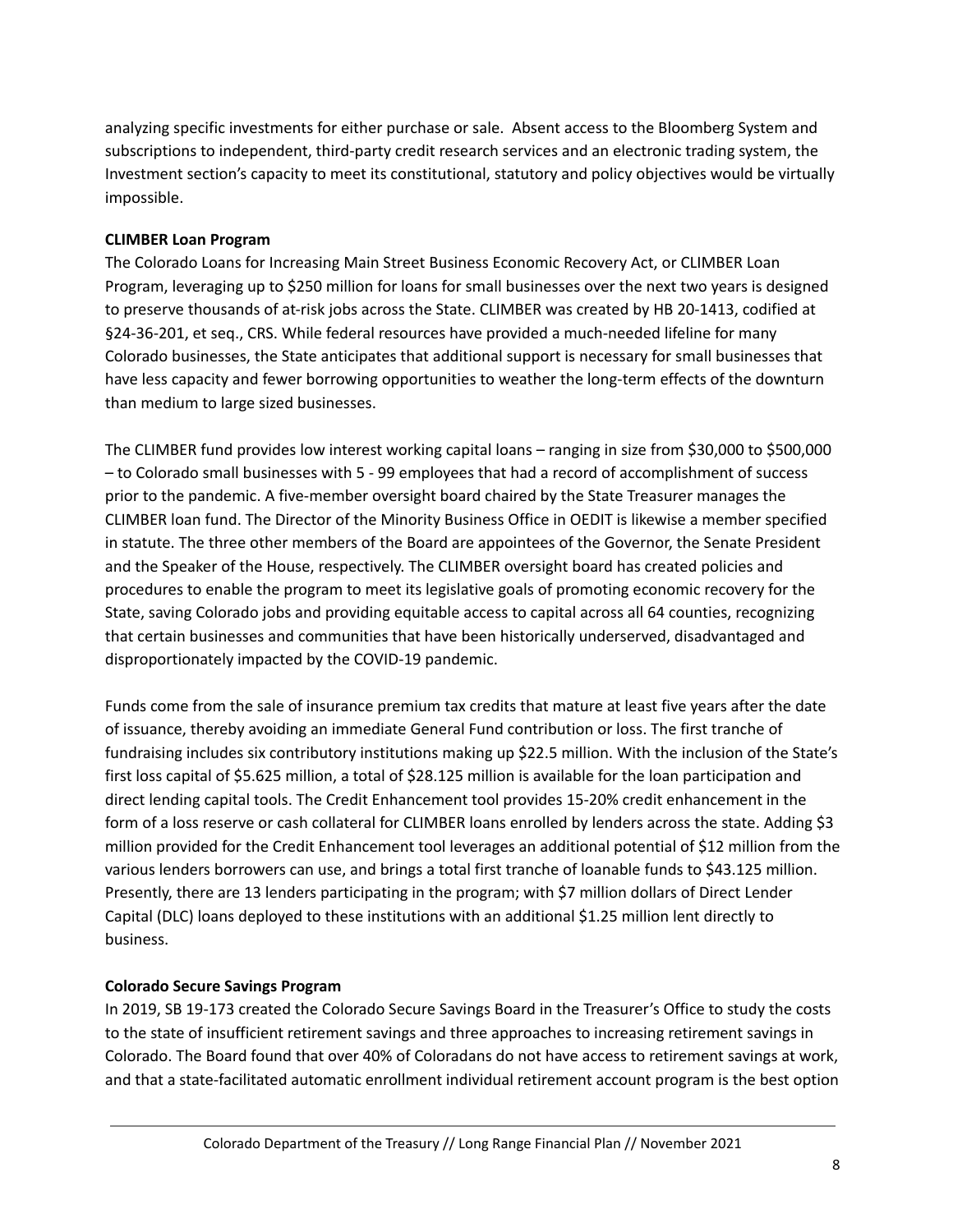for Colorado. The Board recommended the establishment of such a program, coupled with the greater use of financial education tools in the state. These recommendations were implemented in 2020 with the passage of SB 20-200 which renamed the board the Colorado Secure Savings Program Board and directs the Board to create and implement the Colorado Secure Savings Program.

The Colorado Secure Savings Program (CSSP) is codified at §24-54.3-101, C.R.S., et seq., to close the retirement savings gap for private sector workers, and ensure all Colorado residents have access to the wealth building tools necessary for strong financial health. The law requires the Department to design and implement a retirement program utilizing partnerships in the private sector that will enroll approximately one million uncovered workers across the state. Implementation and design includes hiring program staff, procuring a consulting team, as well as investment managers and a program administrator, developing an investment policy statement, and marketing the program to employers across the state.

In FY 2020-21, the first year of the Program's existence, several critical milestones have already been achieved: A professional board - that includes the State Treasurer as chair - has been appointed to oversee the program and meets regularly. An Executive Director, based in Treasury, has been hired to manage all aspects of Program design and implementation. Program governance and staffing needs for the implementation phases have been determined The Department has retained the services of a program consultant, investment consultant, and specialized legal counsel. Key design considerations have been determined, allowing the Board to move forward with procuring program administration and investment management services including automatic escalation rates, enrollment wave structure and frequency, IRA account structure, and the initial investment line-up. An implementation timeline has been established and clearly communicated to key stakeholders, as well as being made available to the general public.

Under the guidance of the program director, progress has been made in the following areas:

- Taken steps to begin hiring additional staff to support program design, outreach, and implementation.
- The initial drafting of requests for proposal for program administration and investment management services (the solicitation for program administration services is expected to be published before the end of 2021).
- Began work with a consulting team to determine Program evaluation metrics to better understand short, medium, and long term impacts and successes of the Program
- Initiated negotiations with the State of New Mexico to partner on program administration and investment management services, in an effort to expedite CSSP's timeline to self-sufficiency In the remainder of FY 2021-22, and in FY 2022-23

In addition to the program design work, program staff have begun outreach to key stakeholders, employer groups, and community organizations highlighting progress and communicating timelines and anticipated program expectations. Broad based stakeholder outreach will begin in November 2021, and formal rulemaking is planned for spring 2022. Program staff have worked to ensure all facets of the program are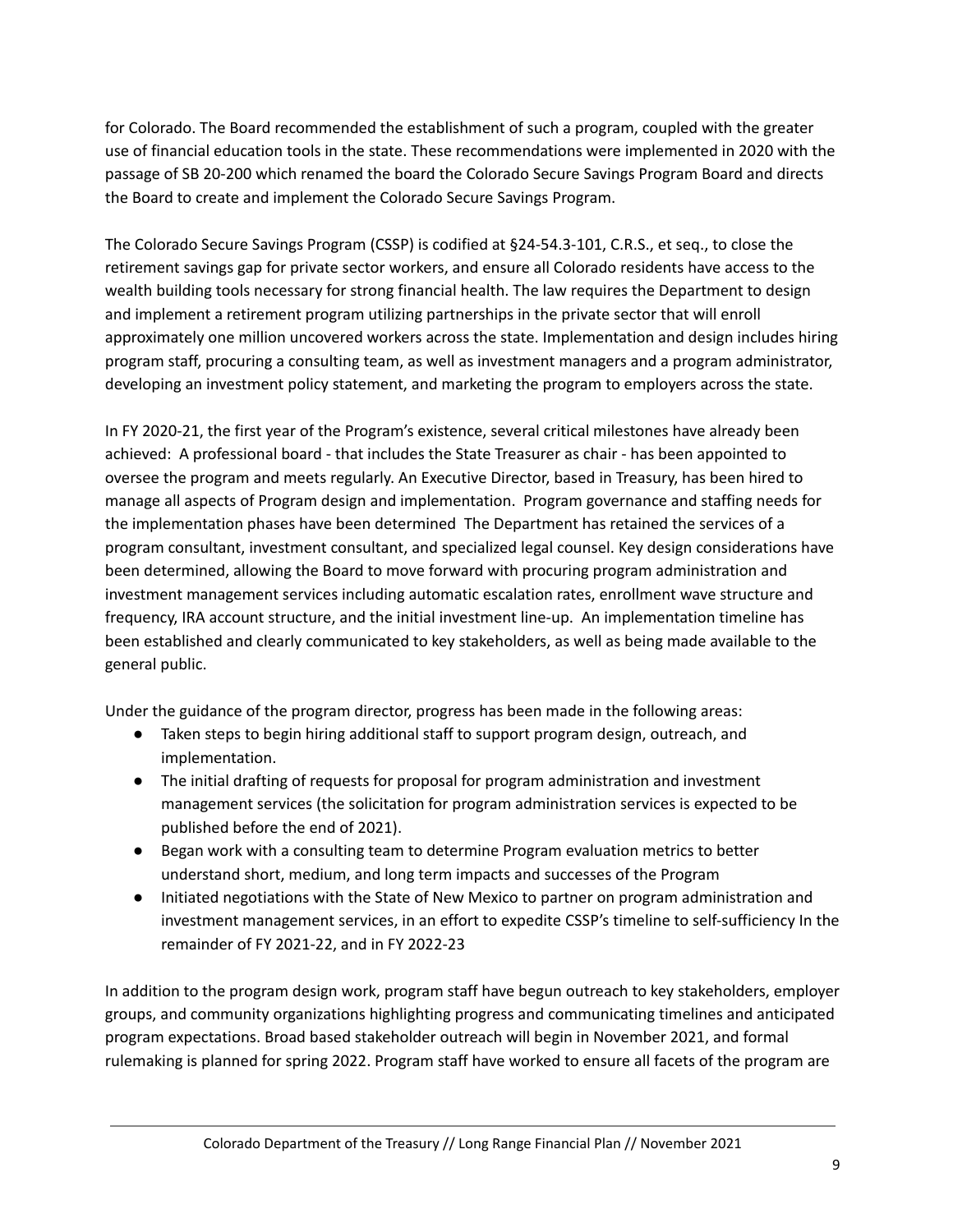communicated transparently, and community participation is high during the design phases. Public board meetings often have upwards of 100 attendees from the general public.

Program staff has worked strategically to accelerate the timeline for the program to reach self-sufficiency. A pilot version of the program is anticipated to launch in October 2022, and formal enrollment is anticipated to begin in late 2022/early 2023. Full implementation of the program is expected to take place over 1.5 years, cutting the implementation timeline when compared to similar programs elsewhere by as much as 60%. Consequently, State funding needs for CSSP are anticipated to decline faster as a result. The timeline to self-sufficiency projected in 2020 was based on the assumption of enrollment taking four years from the start of the first enrollment wave. Program staff and vendors believe that the shorter timeline can be accomplished without sacrificing service quality based on the experiences and best practices identified by other state programs.

As part of that effort, CSSP recently announced the intent to pursue a partnership opportunity with the State of New Mexico to share program administration and investment management services for program participants. This partnership is expected to provide an additional 400,000 savers, increasing the projected assets under management for the program, reducing fees for participants and, as a result, helps shorten the timeline needed for CSSP to reach self-sufficiency. This partnership represents the first of its kind for auto enroll IRA programs, and would make the program the first truly portable benefit to move across state lines, establishing Colorado as a leader in this area. Pursuit of this partnership opportunity is not expected to materially impact the design or structure of the program.

#### **Unclaimed Property**

The Unclaimed Property program was established in 1987, and codified at C.R.S. 38-13-101, et seq., to locate owners of dormant or abandoned property and return their property to them. The law was expanded subsequently to include all types of companies and business entities, with a few limited exceptions. The law covers public institutions, including courts, municipalities, most governmental subdivisions/agencies, public corporations or authorities, non-profit entities, hospitals, utilities, estates, trusts, or any other legal or commercial entity.

The Revised Uniform Unclaimed Property Act (RUUPA) was passed in 2019 and became effective on July 1, 2020. The new Act modernizes the way the division and holders communicate lost property to owners. It expands the types of properties to be reported, while clarifying new exempt properties. The Act sets clear boundaries for third party auditors, providing holders an appeal process and requiring more transparency. Because this Act was a uniform act, it has aligned Colorado with eight other states that have passed a version of the act. Additional states continue to consider passing a version of the act.

The Unclaimed Property Division includes a small internal audit team that is charged with ensuring holder compliance with the reporting requirement. This team provides seminars to educate citizens and businesses about the Unclaimed Property Act and the related compliance responsibilities. In FY 2020-21, the division held nine seminars/outreach programs. The seminars reached 500 people, from industries such as auto dealers, CPA firms, banks and credit unions, retail businesses, restaurants, medical/dental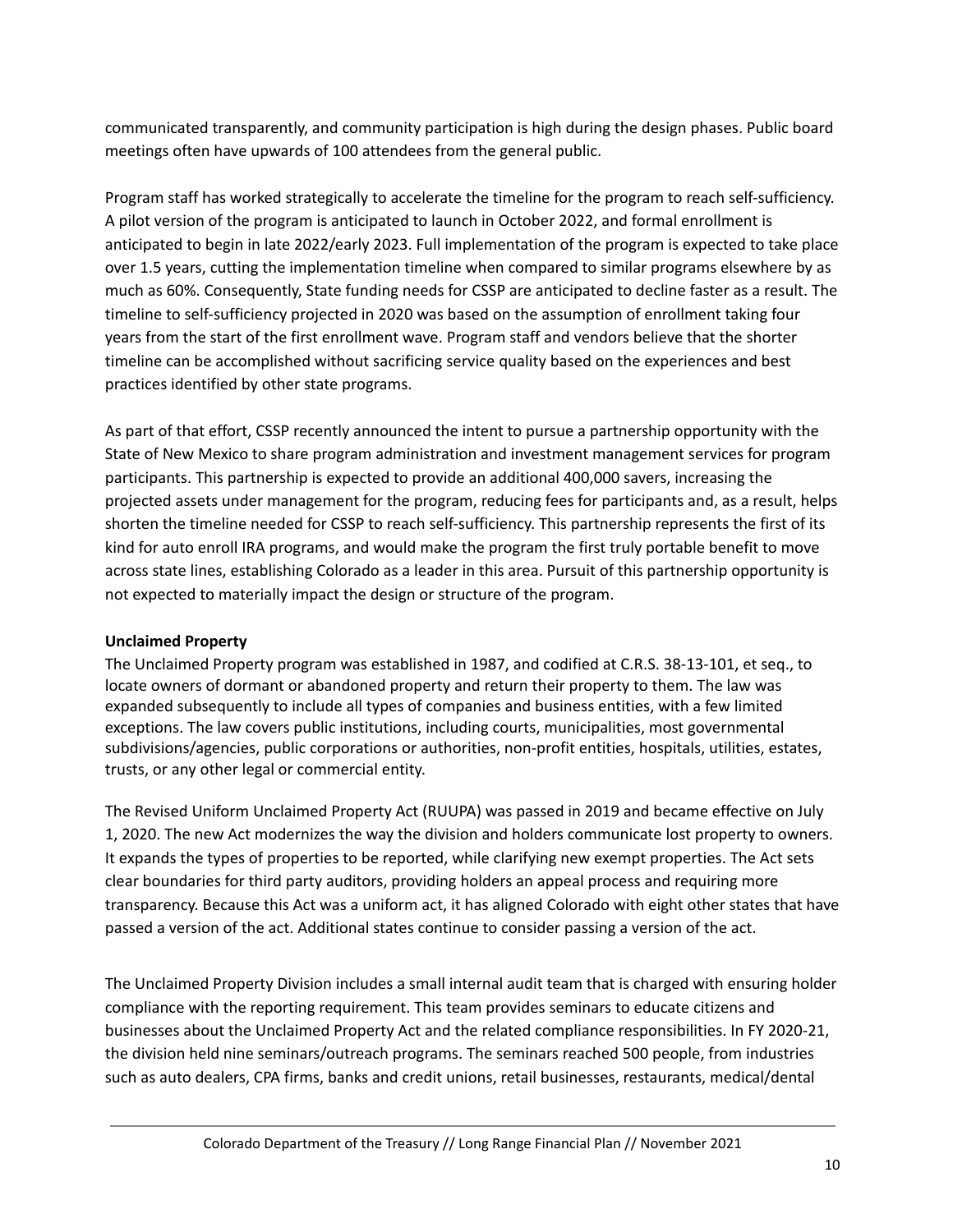clinics, school systems, hospitals, and municipal governments. Two in-person treasury conference seminars were performed, reaching approximately 150 individuals. In addition to field audits where the auditors conduct onsite audits, the audit team conducts "Desk Audits". The Desk Audit Program is designed to improve unclaimed property compliance by contacting non-compliant companies Unclaimed Property and providing them with information about the Colorado Unclaimed Property Program. Businesses are contacted by email, telephone, letter, and questionnaire and are encouraged to review their records for potential unclaimed property. The auditors then assist the business with reporting their unclaimed property.

The Division did not initiate any field audits during FY 2020-21 due to the Governor's stay at home orders. The Desk Audit Program focused on mortgage, distribution, logistics, medical, and the construction industry. Desk audit collections in FY 2020-21 totaled approximately \$206,000. In addition to the audits performed, the audit team processed business claims because many businesses have complex ownership. This can include mergers and acquisitions and require background research. The Division also uses five outside auditing companies to conduct examinations of large national businesses. In FY 2020-21, the Division authorized these companies to begin 28 general ledger and 66 securities audits.

Since the program's inception the Treasury has returned more than \$550 million to citizens. Colorado businesses typically identify millions worth of unclaimed property during the reporting process. In many cases these businesses contact the property holders directly and return the money directly to them rather than transferring it to the Treasury. With these dual efforts owners or their heirs have had their unclaimed property returned to them.

In FY 2020-21, the Unclaimed Property Division returned approximately \$42.94 million to 23,462 claimants. The division continues to leverage a new Unclaimed Property software program that has improved the tracking of claims and the information flow to and from the claimant and the Division. Rulemaking began in 2021 to revise the notary requirement threshold for claimants from \$100 to \$1,000. This process is expected to be finalized in 2021 and will allow more claimants to be electronically approved through the Division's website without manual review.

The enhanced website brings in more inquiries and allows the Division to manage more claims, lessening the handling of paper requests. The site allows citizens to easily submit their claims online, uploading documentation easily from their smartphones. If additional documentation is requested by the Division, the workflow allows an email to be sent to the claimant. This reduces mailing costs and speeds up the processing time to pay a claimant. If additional paperwork is needed, the claimant can easily add documentation via the same website upload process. The website also provides a status on the claim so that citizens can review when the claim has been paid.

The claims team continues to do proactive outreach to potential owners. 64,222 notifications were sent to potential owners via letter, postcard or email. In addition, the team locates and reaches out to potential claimants to assist with the claims process.

The Division currently maintains about 10.3 million properties, including \$1.3 billion in assets and 428 million shares. The Colorado Unclaimed Property website allows holders to report electronically no matter the number of reports. In the past, only larger holders reporting could utilize the website, but now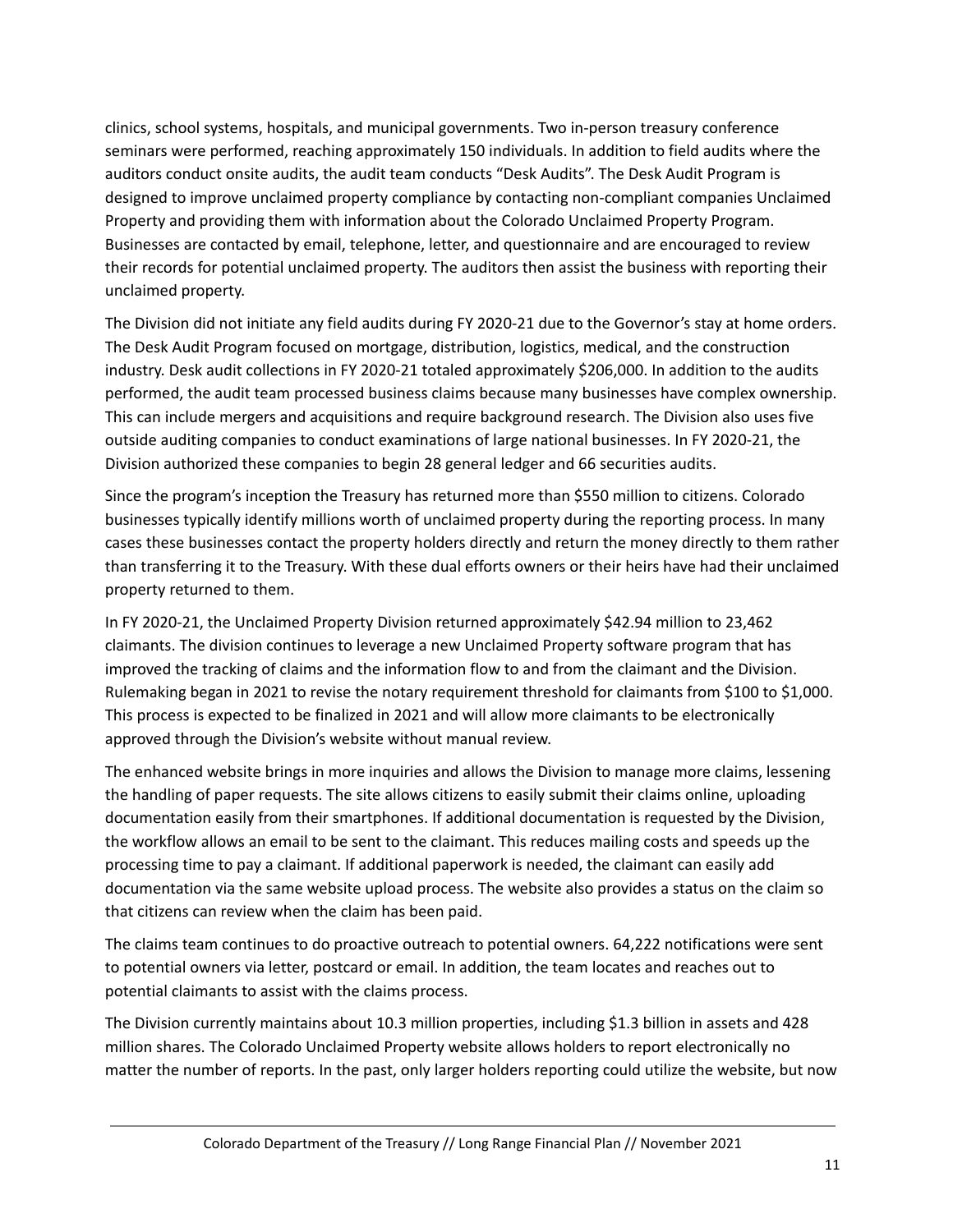manual reporting for smaller reports typically consisting of 20 items or fewer allows smaller reports to be filed efficiently without the requirement of reporting software. The Division no longer allows reports to be submitted via CD, paper reports, diskettes or emailed submissions in order to streamline processing and add security. Only checks should be received via mail, and the Division continues to encourage ACH transfers as the safest and most efficient form of payment resulting in a much faster processing time while eliminating checks getting delayed or lost in the mail. 4,985 checks were scanned and deposited for reporting year 2020, totaling \$90.0 million. 1,781 wire transactions were received totaling \$125.2 million.

Through June 30, 2020, §38-13-115, CRS required the Treasurer to sell unclaimed securities of Colorado citizens held by a third party. In FY 2004-05, Treasury began a liquidation process as required by statute. More than \$51 million from the first two sales of securities was deposited into the newly created Unclaimed Property Tourism Promotion Trust Fund in FY 2004-05. Additional funds totaling approximately \$8 million were deposited in September 2005 and approximately another \$5 million was deposited in September 2006. Sales were suspended due to turbulent fiscal conditions and resumed in FY 2009-10 when the sale of securities resulted in collections of nearly \$39 million. In FY 2011-12, the sale was completed in September 2011; and the sales from one year of security holdings totaled \$6.8 million. In September 2012, the sales of securities totaled \$9.0 million; in September 2013, the sales totaled \$13.9 million; and in October 2014, the sales totaled \$17.0 million.

In October 2015, the sales totaled \$12.2 million; in October 2016, the sales totaled \$12.6 million. In both October 2017 and October 2018, security sales totaled \$17.0 million. In October 2018, approximately \$15 million in securities were sold with October 2019 security sales totaling \$14.9 million. Going forward, RUUPA (§38-13-701, CRS) requires securities be sold after being held for three years by the Division. This is a significant change as the previous act required securities to be sold after one year. Minimal sales are expected over the next year.

The Department's Investment Division manages the Unclaimed Property Tourism Promotion Trust Fund as a separate account. §38- 13-801.5, CRS continues the previous act's creation and division of funds for this trust fund. The allocation of the interest earned is as follows: 1) 25% to the Colorado State Fair Authority Cash Fund; 2) 65% to the Agriculture Management Fund; and 3) 10% to the Colorado Travel and Tourism Promotion Fund.

RUUPA provisions (§38-13-902.1 – 902.3) direct the Treasury to review all approved claims that exceed \$600 for possible interception to satisfy human services, judicial and revenue obligations. The Division's software electronically validates whether a claimant owes funds to the Department of Human Services (DHS), the Judicial Department (JUD), or the Department of Revenue 11/01/2021 Department of Treasury Page 19 (DOR). The total dollar amount of "Intercepted" claims by department in FY 2020-21 was as follows: JUD \$0; DHS \$19,761; and DOR \$3,125 (this was smaller because files were unable to be received by revenue).

Throughout the year, the Unclaimed Property Division also receives and processes unclaimed safe deposit boxes. In FY 2020-21, the total number of safe deposit boxes reported was 667. Other FY 2020-21 statistics: 2,631 items inventoried, 408 items returned via claims, and the total amount of sales from auctions was \$997. The Division has continued contacting and requesting outstanding safe deposit boxes'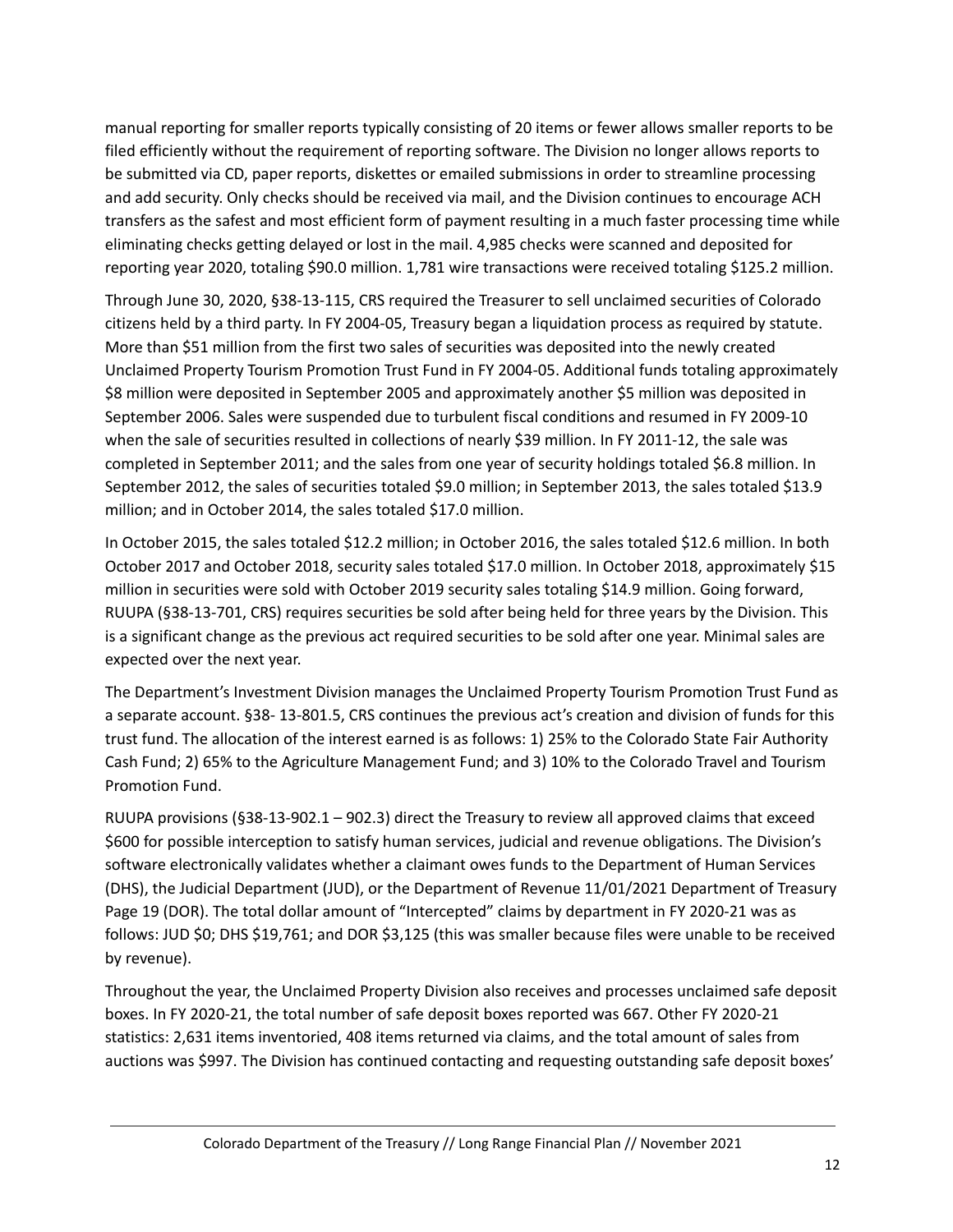contents from financial institutions. The Division did a proactive targeted mailing for safe deposit box owners in April 2021.

The Division successfully transferred to work from home as of March 17, 2020. The mail is gathered and scanned once a week so that claims can be remotely processed. The claims team communicates with claimants via email or returns calls from home. The compliance team processes holder reports and intermittently visits the office to scan needed paperwork to complete their research. The team also visits the office to receive and inventory safe deposit items. The audit team has worked audits remotely and has coordinated webinars. The Division will permanently work from home as its offices were condensed and consolidated with Treasury's Administration Division when its lease expired in June 2021. The Great Colorado Payback website is: <https://colorado.findyourunclaimedproperty.com/>.

#### **Special Purpose**

Special purpose programs include:

## **Property Tax Deferral Program for Seniors and Active Military Personnel**

This program provides loans to pay the property taxes for qualified Colorado citizens who apply. During the 2002 legislative session, C.R.S. 39-3.5-105.5 and 105.7 were revised, changing the funding of this program from a general fund appropriation to an investment as a loan to the taxpayer. Liens are placed on the property and interest is calculated annually. The interest rate floats with the 10-year Treasury note, changing each year in February. The current rate is set at 2.25%. There are no limits to the number of applications the Department may receive, and limited eligibility requirements. The Treasury uses an Access database to manage this program. Additionally, Treasury uses an annual self-verification process to monitor existing participants thus ensuring their continued eligibility for the program.

Senate Bill 21-293 expanded the program to all Coloradans who meet certain qualifications. The Governor's Office is leading a study to determine how best to implement the legislation. Treasury anticipates a significant growth in the program as a result of this bill.

#### **The Senior Citizen and Disabled Veteran Property Tax Exemption Program**

Created by the passage of Referendum A, which voters approved by the voters in November of 2000 (codified §39-3-201, CRS, et seq.), this program originally exempted one-half of the first \$200,000 of a home's value from property taxation for citizens over the age of 65 who have lived in their current homes for at least 10 years. It also applies to surviving spouses of qualified taxpayers. The first payment to counties was made in April of 2003. The Treasury, in conjunction with the Department of Local Affairs has developed and maintains an extensive database for the program to ensure that distributions are correctly calculated and disbursed.4 Referendum E, approved during the 2006 general election, allows the senior homestead exemption to be extended to veterans who have a service-connected disability that has been rated as 100% permanent, as well as their surviving spouses. See §39-3-202, CRS.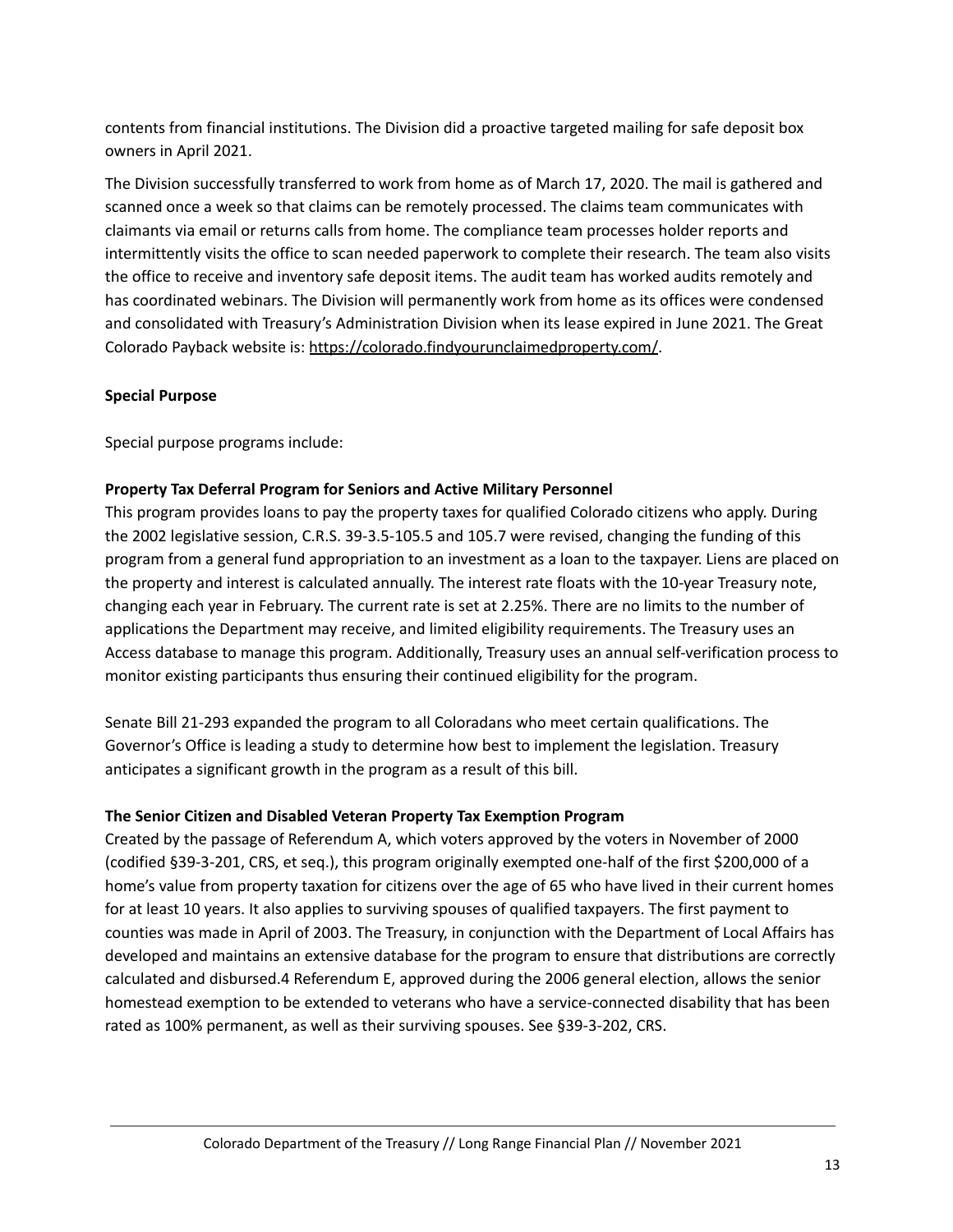Due to the State budget shortfall, §39-3-203, CRS was revised to decrease the amount of assessed residential property that may be exempted from taxes to zero for tax years after December 31, 2002 but before January 1, 2006. Consequently, no payments were made for FY 2003-04 - FY 2005-06. The exemption was reinstated to one-half of the first \$200,000 beginning with FY 2006-07. Treasury made \$79.8 million in payments to counties in FY 2007-08; and \$85.6 million in FY 2008-09. However, again due to a State budget shortfall, §39-3-203 was revised for the 2009 property tax year, reducing the amount of assessed residential property that could be exempted from taxes by a qualifying senior from \$200,000 to \$0, leaving the exemption for qualified disabled veterans, intact. SB 10-190 continued the 2009 reduction through the 2011 property tax year. The assessed residential property that may be exempted from taxes by a qualifying senior returned to one-half of the first \$200,000 beginning in the 2012 property tax year. Treasury made \$127.1 million in payments in FY 2015-16; \$136.4 million in FY 2016-17; \$132.2 million in FY 2017-18; \$145.9 million in FY 2018-19; \$151.2 million in FY 2019-20; and \$157.9 million in FY 2020-21.

## **The Property Tax Reimbursement for Property Destroyed by Nature**

House Bill 14-1001 created this program by adding §39-1-123, CRS. The statute establishes a state reimbursement for certain property taxes owed or paid for real property and business personal property that has been destroyed in a natural disaster or by another cause beyond the control of the property owner. The program applies to tax years starting on or after January 1, 2013; and the appropriation through FY 2019-20 was \$2,221,828; however, beginning in FY 2020-21, the appropriation was reduced to \$725,000. Due to the nature and severity of numerous wildfires, Treasury anticipates a demand on this program significantly exceeding the current appropriation. While some impacts will be felt in FY 2020-21, long-term impacts due to soil erosion and possible flooding could result in need in FY 2021-22 or beyond, as well.

#### **The Highway Users Tax Funds**

The annual calculation, allocation and distribution of HUTF to Colorado counties and municipalities, and to the Department of Transportation are Treasury responsibilities. Estimates for future HUTF disbursements are based on projections from the Governor's Office of State Planning and Budgeting. On March 2, 2009, the Funding Advancements for Surface Transportation and Economic Recovery (FASTER) bill was signed into law. See §43-4-801, CRS, et seq. FASTER generates additional revenues for statewide transportation improvements. Revenues generated from the Road Safety Surcharge, Oversize/Overweight Surcharge, Rental Car Surcharges, and late vehicle registration fees that are credited to the HUTF and distributed per statute to the Department of Transportation, counties, and municipalities.

#### **Other Programs**

#### **Charter School Intercept and Moral Obligation Program**

Section 22-30.5-406, CRS allows a charter school entitled to receive moneys from the State to request that the State Treasurer make direct payments of principal and interest on capital construction bonds on its behalf. This program enhances the charter school's ability to obtain favorable financing terms on its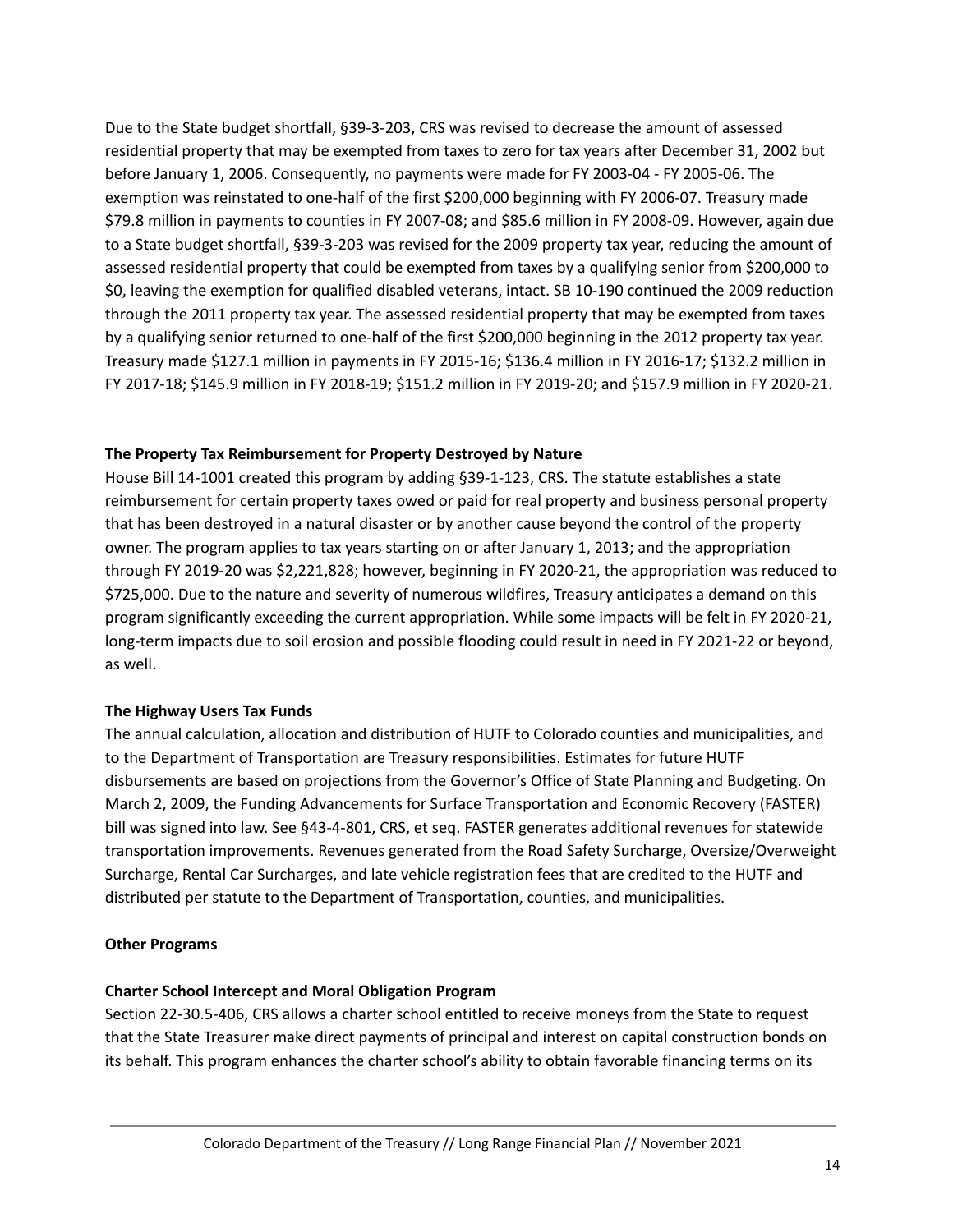bonds. The Treasury withholds the moneys needed to make these payments from the monthly equalization payments to the Charter Authorizer (the school district in which the charter school is located or the State Charter School Institute). The Treasurer will only perform an intercept for a charter school that receives sufficient state equalization money to cover the entire annual amount of the principal and interest payments. As of June 30, 2021, Treasury had 97 participants in the intercept program.

In addition to this intercept program the Treasury oversees a subprogram: the "Moral Obligation Program." This program enhances the credit of a "qualified charter school." A qualified charter school is one that has obtained an investment grade credit assessment on a "stand alone" basis. The enhancement enables these qualified schools to obtain more favorable financing terms on their capital construction bonds. The program is funded from a separate source of moneys from which the Treasury would make bond payments in the case of a default by a charter school. Section 22-30.5-407, CRS created the State Charter School Interest Savings Account within the State Charter School Debt Reserve Fund. Each qualified charter school allowed into this program annually pays ten basis points of the principal amount of bonds outstanding into this fund. At June 30, 2021, the fund had a balance of \$7.0 million. Other Programs

In the event that a default occurs that exhausts the balance in the fund, as well as the \$7.5 million appropriated in FY 2002-03 and FY 2014-15 from the State Education Fund, the statute directs the Governor to notify the General Assembly so that it may consider whether to appropriate funds to pay off the bonds. This last element is the "moral obligation" aspect of the program. Failure by the State to make such an appropriation could have a substantial negative effect on the State's credit and almost certainly interfere with its ability to issue certificates of participation. The statutory cap of the outstanding par value of the bonds issued by charter schools under this program is currently \$750 million.

# **K-12 School District Intercept Program**

The program created by §22-41-110, CRS requires the Treasurer to make timely payments of principal and interest on school district bonds if the district is unable to do so. In such an instance, the State recovers the amount by withholding the State's share of the district's total program funding and/or from school district property tax and specific ownership tax revenues. This program has resulted in school districts across the State receiving greatly enhanced bond ratings. The program, created in 1991, automatically covers all school districts except those that have expressly opted out of the program. Since the program's inception, no school district bonds have been opted out; and Treasury has never needed to make a bond payment on behalf of a school district. As of June 30, 2021 the outstanding par value of the bonds issued under the school district intercept program was approximately \$10.8 billion.

# **Higher Education Intercept Program**

Based on the success of the State's school district intercept program (explained above), in 2008 the legislature created a parallel program for Colorado state-supported institutions of higher education revenue bonds, enacted as §23-5-139, CRS. In this program, the Treasurer is required to make timely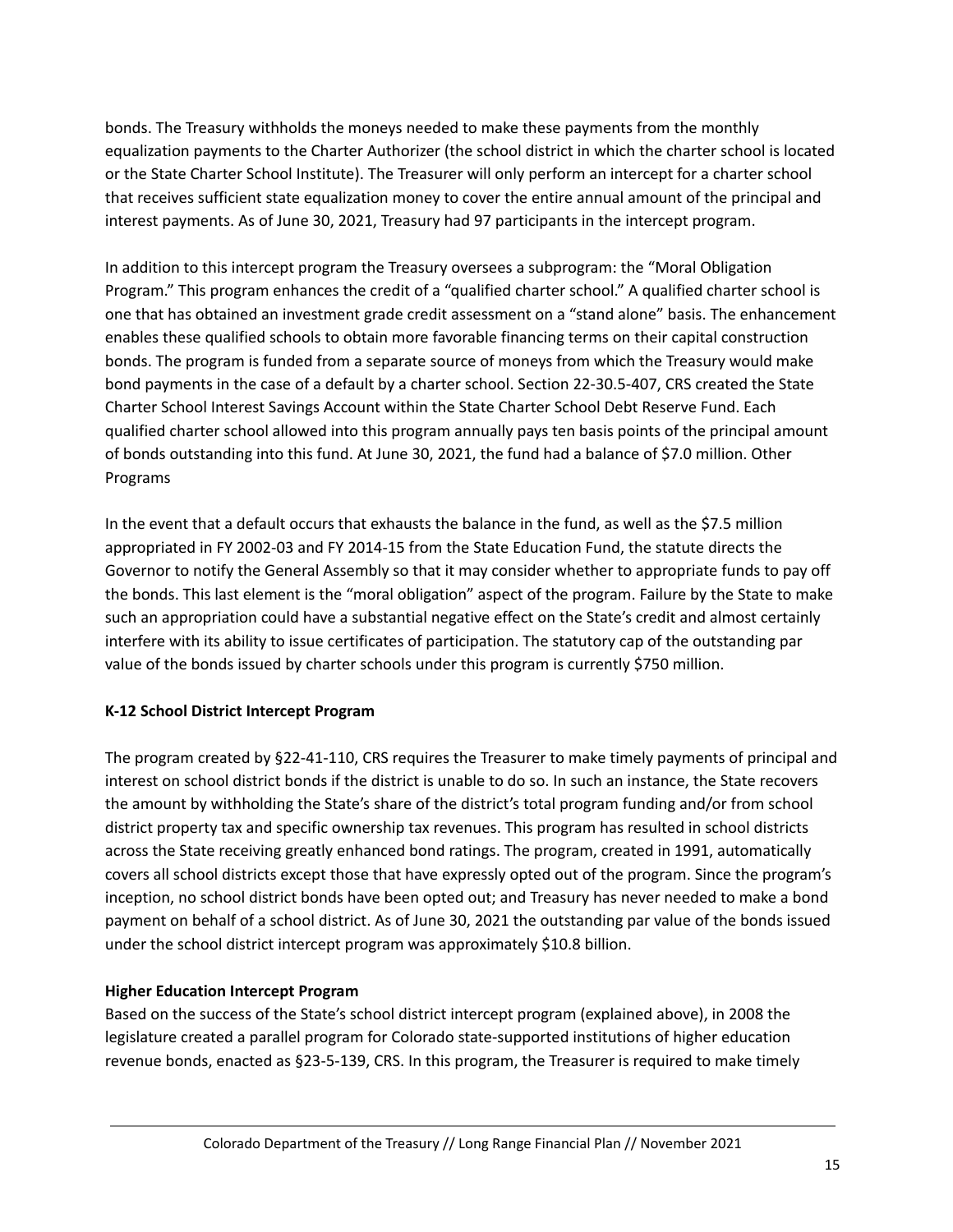payments of principal and interest on revenue bonds issued by qualified state-supported institutions of higher education if the institution is unable to do so. If such a payment is made, it is recovered by withholding equivalent amounts from the institution's payments of the State's fee-for-service contract with the institution, from any other State support for the institution, and from any unpledged tuition moneys collected by the institution. With this security in place, the State's public institutions of higher education receive greatly enhanced ratings on their bond issues. Unlike the school district program, institution bonds must meet certain qualifications to be covered by the program as specified in §23-5-139 (1)(b), CRS. As of June 30, 2021, there were nine institutions of higher education participating and the outstanding par value of the bonds issued under the higher education intercept program was approximately \$1.5 billion.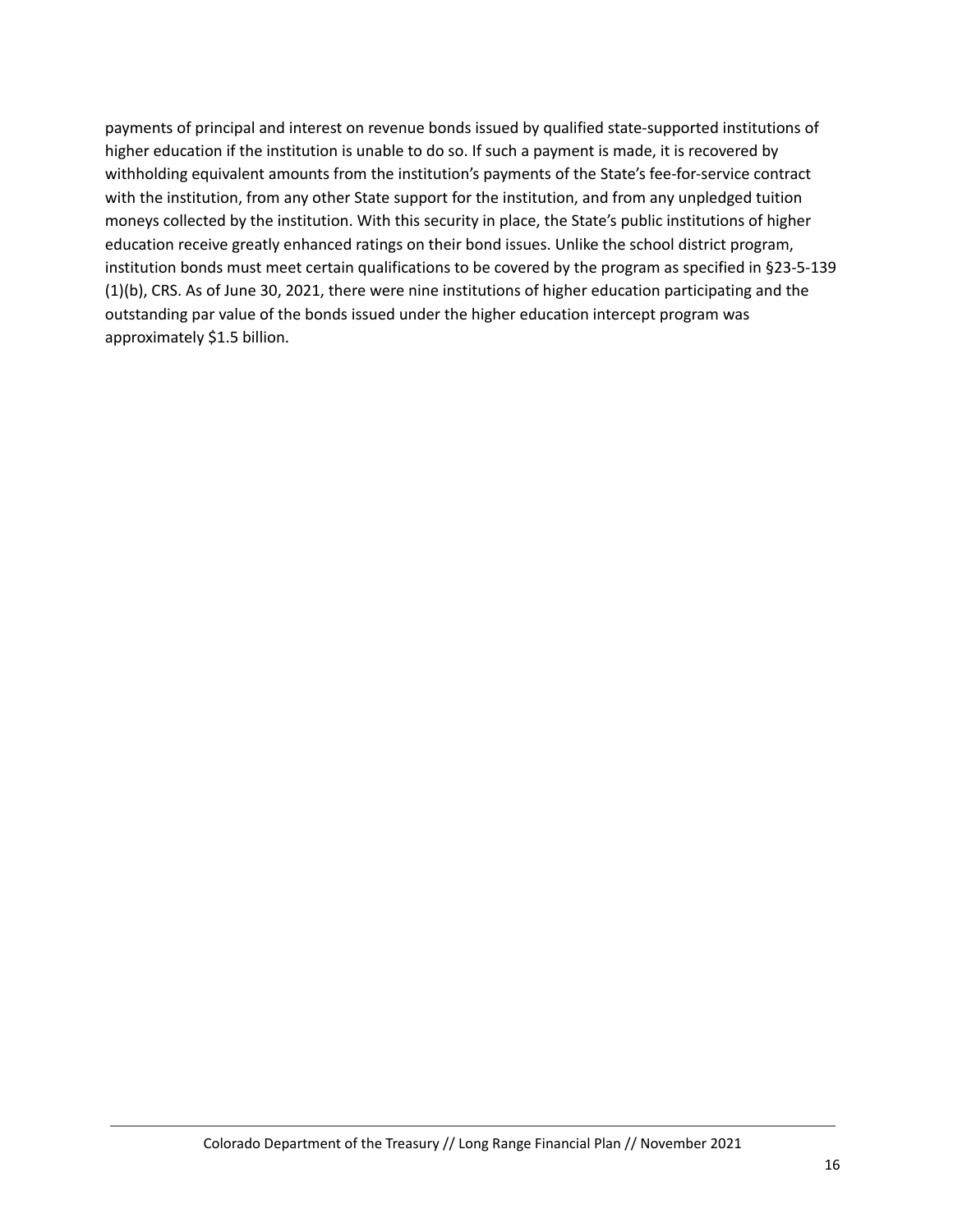#### **DEPARTMENT OF THE TREASURY PERFORMANCE GOALS**

#### **Department Performance Goals**

- 1. To accelerate receipt of all funds coming into the Treasury Department
- 2. To conservatively and safely invest the portfolios to preserve principal and consistently provide income
- 3. To disburse funds efficiently
- 4. To improve cash management and ensure adequate liquidity through better forecasting
- 5. To improve banking services
- 6. To provide technical assistance to local governments

#### **Investment Division Performance Goals**

The Investment division is responsible for managing all investments in the State of Colorado Treasury, which includes operating and trust funds with total assets currently reaching almost \$11 million. The mission of the Investment Division is to provide investment programs that are safe, prudent, and appropriate for the public purpose of each fund, with rates of return consistently at or above performance benchmarks over time.

- 1. In managing the Treasury operating fund (TPOOL) and the Unclaimed Property Tourism Promotion Trust Fund (UPTPTF) earn and distribute steady cash flows from interest income and realized capital gains by neutralizing realized gains and losses.
- 2. In managing a portion of the Public School Permanent Bond Fund (PSPF), maximize total return by neutralizing realized gains and losses and provide steady cash flows as required.

#### **Unclaimed Property Performance Goals**

- Review all claims within 90-day statute requirement. This includes approving, denying or responding to claimants requesting additional documentation within 90- days of receipt of documentation.
- Intake and process a monthly average of 80% (or greater) of calls that come in on the Division's claim hotline.
- Deposit unclaimed property holder payments within 2 weeks of receipt.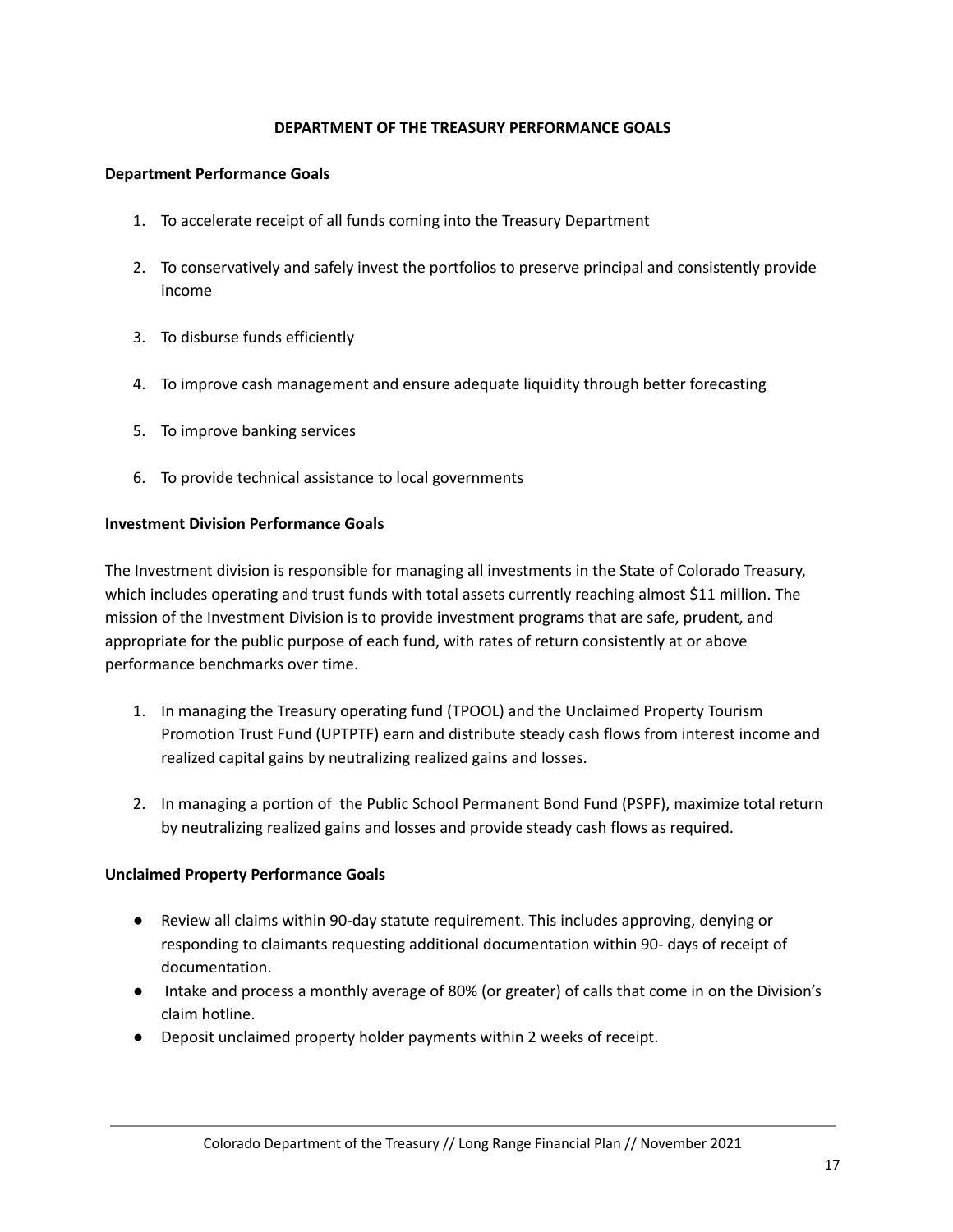- November 1st is when the majority of reporting occurs. Holders should be identified and their reports credited within 2 weeks.
- Approximately 4,000 checks are received on or around November 1st. Reconcile 50% of new holder reports within 3 months of receipt.
- Send out documentation for 40 desk audits. (Not all will result in on-site audits).
- Complete the review of reporting for these holders to confirm proper reporting of unclaimed property. Authorize 40 third-party audits.
- Manage and partner with contractors for successful reporting of Unclaimed Property.
- Meet additional statutory requirements passed in SB19-088 (Revised Uniform Unclaimed Property Act).

## **Colorado Secure Savings Program Goals**

- Hire FTE to fulfill internal staffing needs (expected to be completed in FY 2021-22)
- Develop formal rules for the Program in partnership with stakeholder groups (expected to be completed in spring 2022)
- Complete partnership agreement with the State of New Mexico Finalize contracts for program administration and investment management services
- Build an efficient, accessible, and user-friendly platform to facilitate participant enrollment, manage contributions, and verify compliance for employers opting out
- Work with internal staff, consulting team, and program administrator to develop and implement a marketing and outreach strategy
- Launch a pilot program for both Colorado and New Mexico beginning in October or November 2022
- Begin formal enrollment waves in late 2022/early 2023

A PERFORMANCE EVALUATION OF THE STATE AGENCY'S MAJOR PROGRAMS, INCLUDING AN IDENTIFICATION OF PROGRAMS THAT MAY NOT BE MEETING THE PROGRAM OBJECTIVES OR PERFORMANCE GOALS, AND A RECOMMENDATION ON STRATEGIES TO IMPROVE PERFORMANCE;

#### **Investment Division**

The management of the TPOOL and UPTPTF portfolio programs are governed by the Investment Policy Statement (IPS) written under CRS 24-36-113 and approved by the State Treasurer. The management of the PSPF portfolio program is governed by a separate IPS under CRS 22-41-102 and approved by an independent Public School Fund Investment Board chaired by the State Treasurer. Each IPS is subject to annual reviews and revisions, subject to statutory changes as well as l changes in investment market conditions. In addition to annual reviews and revisions of the IPS, the Investment Division also conducts,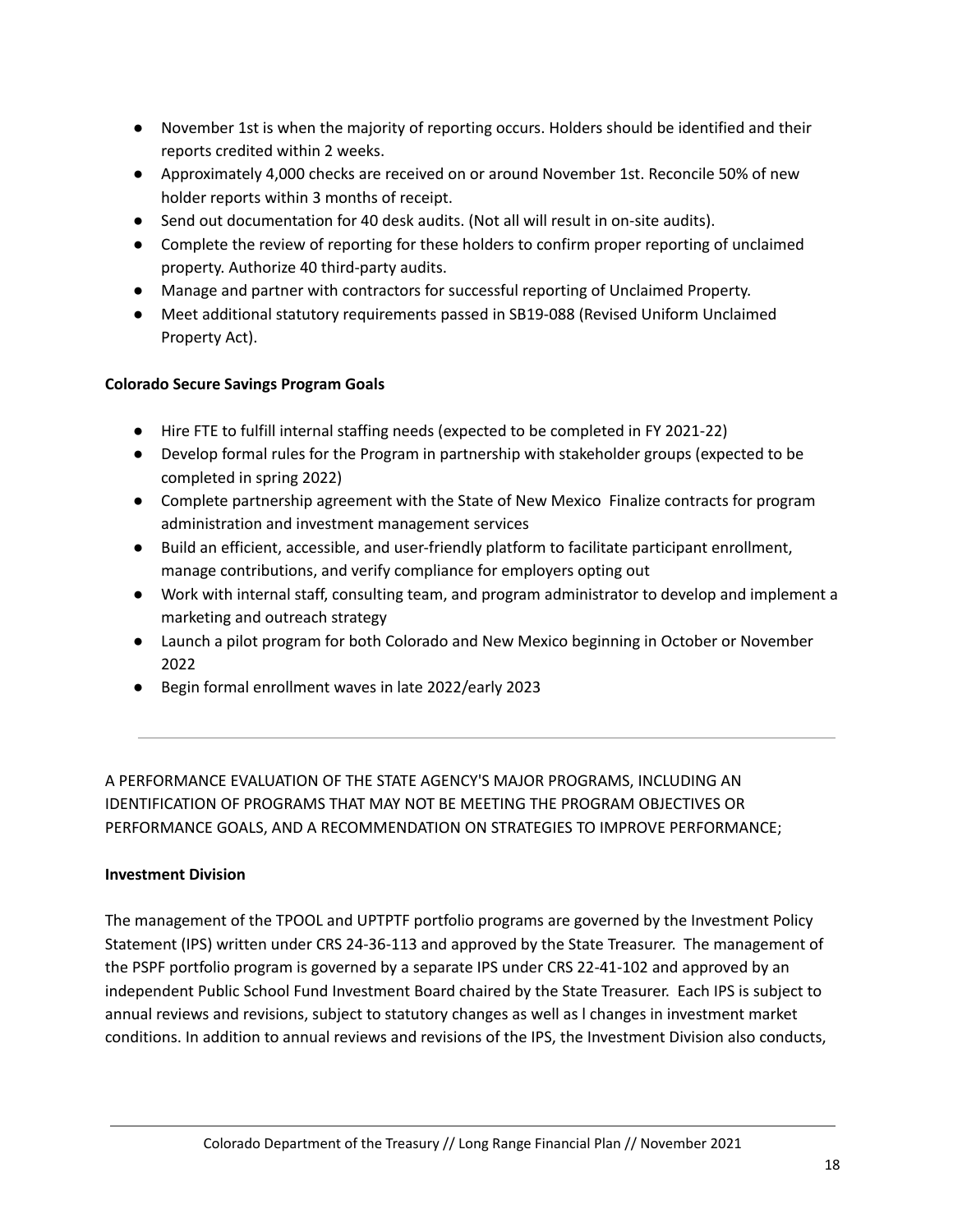quarterly, monthly, weekly and daily reviews of the investment programs under the IPS through regular formal weekly staff meetings and daily updates.

The investment programs are managed by a staff of three led by the Chief Investment Officer with the assistance of two Investment Officers. All investment funds are managed internally. Investment responsibilities include portfolio construction and management of investments, spanning from maintaining overnight cash liquidity to investing up to 30 year maturities; executing/booking/settling buy/sell transactions by working with 27 approved national and international broker/dealers; and conducting investment research on multiple markets including: national/international global economic/investments in bonds, stocks, currencies, commodities; credit research on domestic and international borrowers across governments/agencies, corporations, residential/commercial mortgage-backed, asset-backed securities in over 50 high grade sectors to identify investment opportunities and actively manage investment programs to meet investment needs.

## **Unclaimed Property Division**

- The Unclaimed Property Division has eliminated all backlog and claims are reviewed within 90 days.
- Average percentage of calls handled since July 1st are 92.86%
- Approximately 4,000 checks are received on or around November 1st. Reconcile 50% of new holder reports within 3 months of receipt.
- Colorado Unclaimed Property has issued 16 desk audits this fiscal year.
- Colorado Unclaimed Property has issued 11 third-party audits this fiscal year.
- Colorado Unclaimed Property has signed four renewal contracts with third party auditors. Nine holder education webinars were recently held, which included hundreds of holders.
- RUUPA requirements have been met
- New rules authorized under RUUPA have been adopted.
- More information can be found in the Treasury Department's 2022/23 Budget Request.

# (e) A DESCRIPTION OF ANTICIPATED TRENDS, CONDITIONS, OR EVENTS THAT COULD IMPACT THE ABILITY OF THE STATE AGENCY TO MEET ITS GOALS AND OBJECTIVES;

#### **Investment Division**

Investment performance results are highly sensitive to changes in domestic and international economic, political, monetary and fiscal policies, capital investment flows, and market events in bonds, stocks, currencies and commodities across the globe. If interest rates continue to drop, interest income and cash flows will drop, but total returns would be higher with higher market values and higher unrealized capital